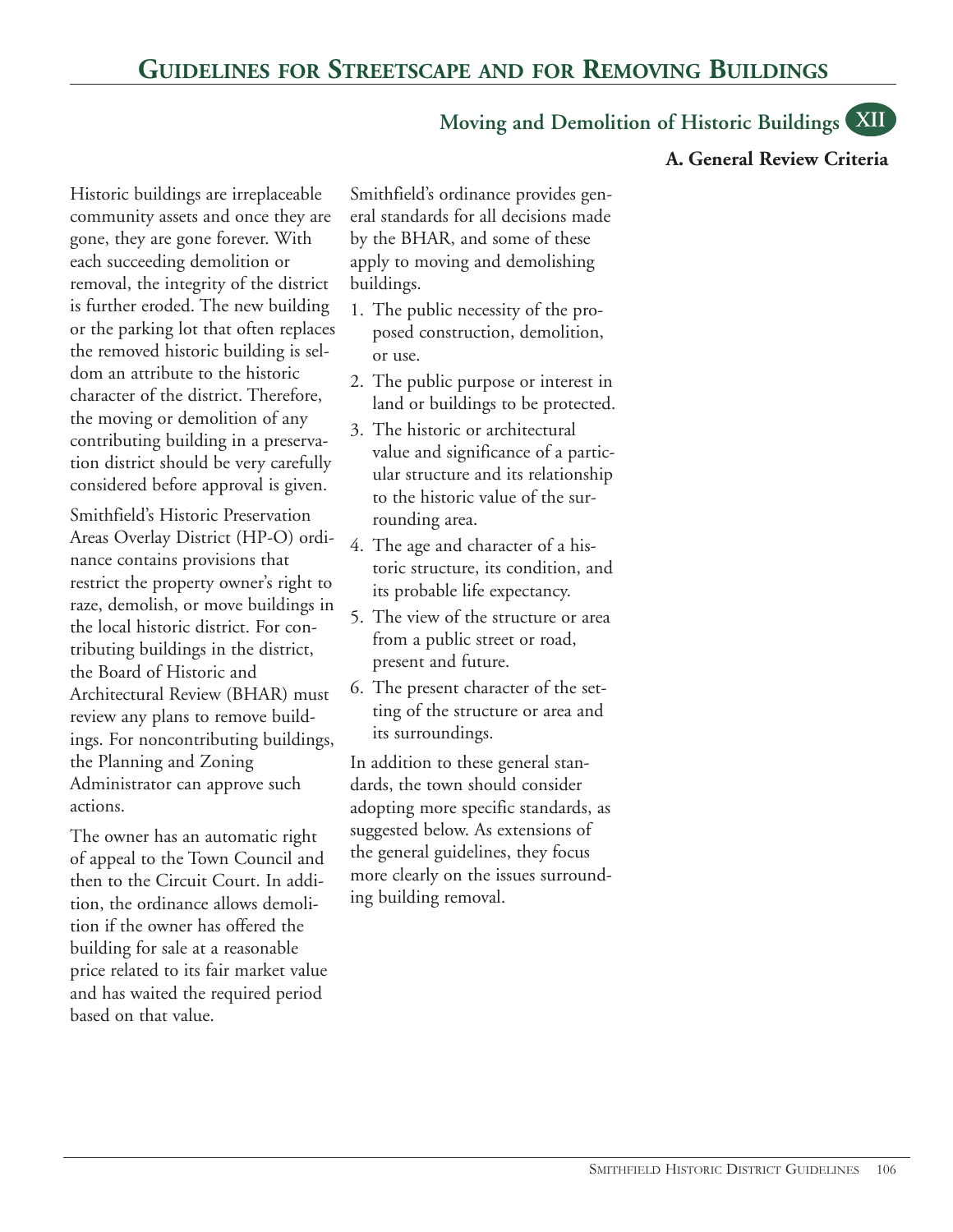# **XII Moving and Demolition of Historic Buildings**

## **B. Additional Criteria for Moving Historic Buildings**

- 1. Whether or not the proposed relocation may have a detrimental effect on the structural soundness of the building or structure.
- 2. Whether or not the proposed relocation would have a negative or positive effect on other historic landmarks or on other sites, buildings, or structures within the historic district.
- 3. Whether or not the proposed relocation would provide new surroundings that would be compatible with the architectural aspects of the building or structure.
- 4. Whether or not the proposed relocation is the only practicable means of saving the structure from demolition.
- 5 Whether or not the building or structure will be relocated to another site within the historic district.

## **C. Guidelines for Moving Historic Buildings**

- 1. Move buildings only after all alternatives to retention have been examined, including a professional feasibility study.
- 2. Contact the Virginia Department 5. Select a contractor who has of Historic Resources for assistance prior to moving the building if it is to remain listed on the Virginia Landmarks Register and the National Register of Historic Places.
- 3. Seek assistance on documenting the building on its original site before undertaking the move. Photograph the building and the site thoroughly and also measure the building if the move will require substantial reconstruction.
- 4. Thoroughly assess the building's structural condition in order to minimize any damage that might occur during the move.
- experience in moving buildings and check references with other building owners who have used this contractor.
- 6. Secure the building from vandalism and potential weather damage before and after its move.
- 7. If the site is to remain vacant for any length of time, improve the empty lot in a manner consistent with other open space in the historic district.